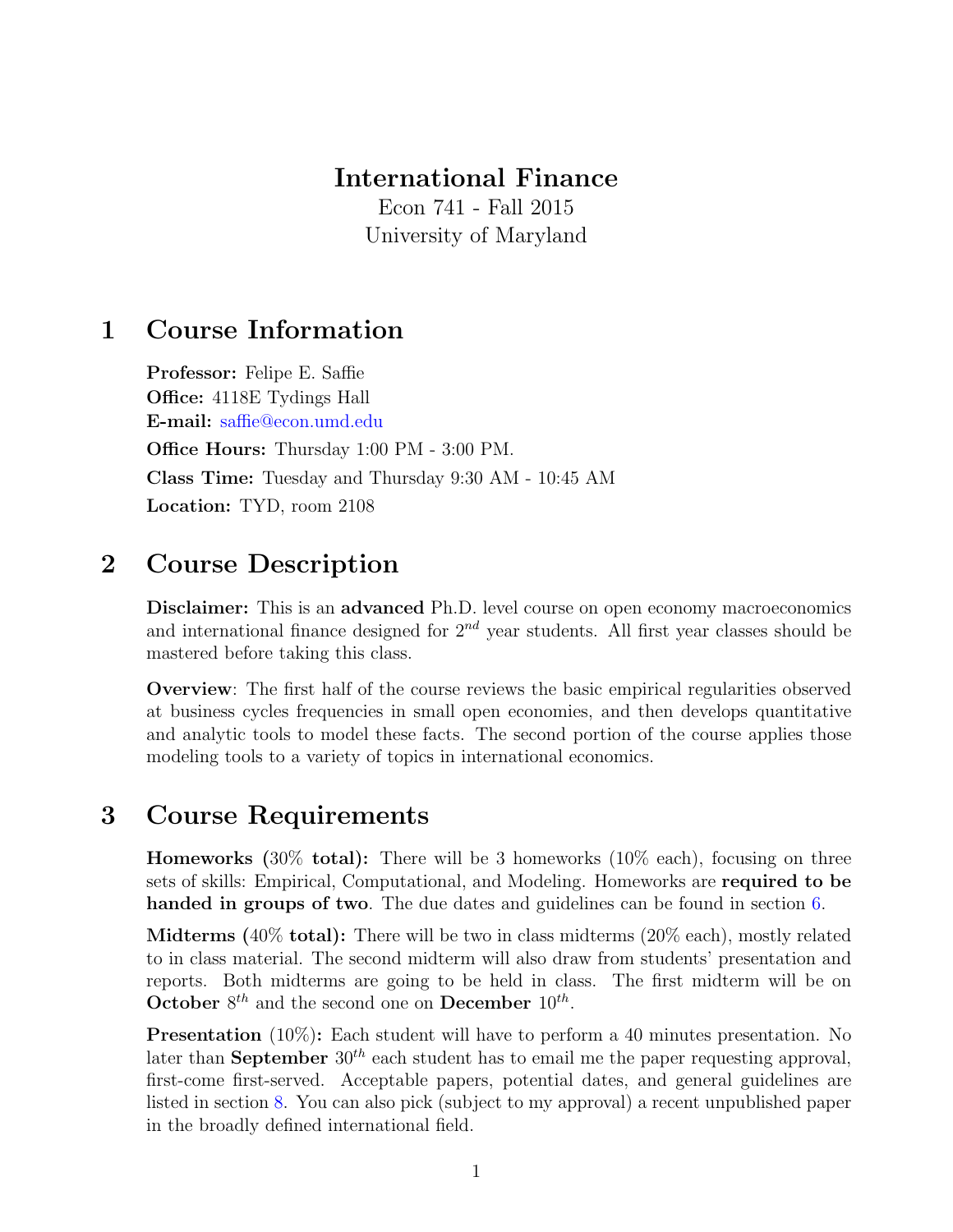Report (15%): Every student has to work along the semester on a topic report. No later than September  $30<sup>th</sup>$  each student has to email me the chosen topic. There will be no duplication, so the sooner you decide, the larger the topic pool. Before **December**  $1^{st}$  a three to four pages report must be submitted. Potential topics and guidelines are listed in section [7.](#page-6-1)

Seminar (5%): Every student has to attend the 709 [Workshop in Macroeconomics](http://www.econ.umd.edu/about/ECON709) and the [Macro/International seminar](http://econweb.umd.edu/~webspace/aruoba/workshop.html) on Wednesdays.

Letter Grade: No student will get a grade above  $B^+$  without presenting, handling every homework and report, and taking the midterms.

### 4 Reference Texts

CV: Carlos A. Végh. Open Economy Macroeconomics in Developing Countries. MIT Press, 2013.

LS: Ljungqvist, Lars, and Thomas J. Sargent. Recursive macroeconomic theory. MIT press, 2012.

OR: Obstfeld, Maurice and Kenneth S. Rogoff. Foundations of International Macroeconomics. Vol. 30. Cambridge, MA: MIT press, 1996.

**SU:** Schmitt-Grohé, Stephanie, and Martín Uribe. Open Economy Macroeconomics. <www.columbia.edu/~mu2166>

GHR: Gopinath, Gita, Elhanan Helpman, and Kenneth Rogoff, eds. Handbook of International Economics. Vol. 4. Elsevier, 2014.

## 5 Course Outline: Topics (articles with a †are mandatory)

### 1. Introduction: International Macroeconomic Puzzles

- Textbook references: OR  $(1.1 1.2 1.3)$
- Articles:

†Obstfeld, Maurice, and Kenneth Rogoff. ["The Six Major Puzzles in Interna](http://www.nber.org/chapters/c11059.pdf)[tional Macroeconomics: is there a Common Cause?."](http://www.nber.org/chapters/c11059.pdf) NBER Macroeconomics Annual 2000, Volume 15. MIT press, 2001. 339-412.

Felstein, Martin, and Charles Horioka. ["Domestic Savings and International](http://www.jstor.org/stable/2231790) [Capital Flows."](http://www.jstor.org/stable/2231790) The Economic Journal 90 (1980): 314-329.

French, Kenneth R., and James Michael Poterba. ["Investor Diversification and](http://www.jstor.org/stable/2006858) [International Equity Markets."](http://www.jstor.org/stable/2006858) American Economic Review 81.2 (1991): 222- 226.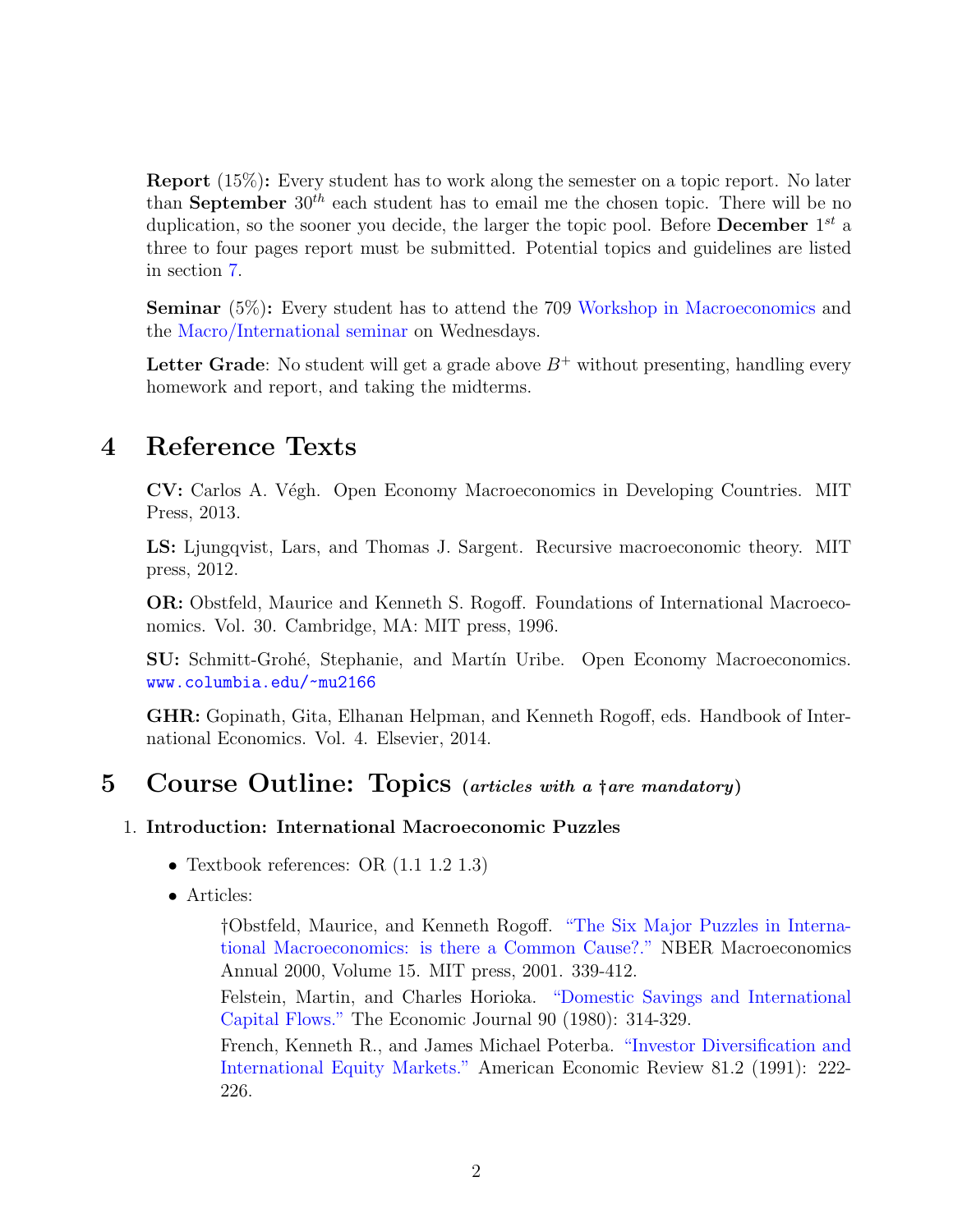Backus, David K., and Gregor W. Smith. ["Consumption and Real Exchange](http://www.econstor.eu/bitstream/10419/67733/1/733244521.pdf) [Rates in Dynamic Economies with Non-Traded Goods."](http://www.econstor.eu/bitstream/10419/67733/1/733244521.pdf) Journal of International Economics 35.3 (1993): 297-316.

McCallum, John. ["National Borders Matter: Canada-US Regional Trade Pat](http://www.jstor.org/stable/2118191)[terns."](http://www.jstor.org/stable/2118191) The American Economic Review (1995): 615-623.

Rogoff, Kenneth. ["The Purchasing Power Parity Puzzle."](http://www.jstor.org/stable/2729217) Journal of Economic literature (1996): 647-668.

#### 2. Real Business Cycle: Data and Models for Small Open Economies:

- Textbook references: CV  $(1)$  OR  $(2)$  SU  $(1-6)$  LS  $(8\ 16\ 17)$
- Articles:

†Mendoza, Enrique G. ["Real Business Cycles in a Small Open Economy."](http://www.jstor.org/stable/2006643) The American Economic Review (1991): 797-818.

†Neumeyer, Pablo A., and Fabrizio Perri. ["Business Cycles in Emerging Economi](http://www.sciencedirect.com/science/article/pii/S0304393205000036)es: [the Role of Interest Rates."](http://www.sciencedirect.com/science/article/pii/S0304393205000036) Journal of monetary Economics 52.2 (2005): 345- 380.

Uribe, Martín, and Vivian Z. Yue. ["Country Spreads and Emerging Countries:](http://www.sciencedirect.com/science/article/pii/S0022199605000620) [Who Drives Whom?."](http://www.sciencedirect.com/science/article/pii/S0022199605000620) Journal of international Economics 69.1 (2006): 6-36.

Backus, David K., Patrick J. Kehoe, and Finn E. Kydland. ["International Real](http://www.jstor.org/stable/2138686) [Business Cycles."](http://www.jstor.org/stable/2138686) Journal of political Economy (1992): 745-775.

Correia, Isabel, Joao C. Neves, and Sergio Rebelo. ["Business Cycles in a Small](http://www.sciencedirect.com/science/article/pii/0014292194001059) [Open Economy."](http://www.sciencedirect.com/science/article/pii/0014292194001059) European Economic Review 39.6 (1995): 1089-1113.

Schmitt-Grohé, Stephanie, and Martín Uribe. ["Closing Small Open Economy](http://www.sciencedirect.com/science/article/pii/S0022199602000569) [Models."](http://www.sciencedirect.com/science/article/pii/S0022199602000569) Journal of international Economics 61.1 (2003): 163-185.

Guerrón-Quintana, P., Rubio-Ramirez, J. F., Fernández-Villaverde, J., and Uribe, M. (2011). ["Risk Matters: The Real Effects of Volatility Shocks."](http://www.aeaweb.org/articles.php?doi=10.1257/aer.101.6.2530) American Economic Review, 101, 2530-2561.

#### 3. Stochastic Trend Business Cycles:

• Articles:

†Aguiar, Mark, and Gita Gopinath. ["Emerging Market Business Cycles: The](http://www.jstor.org/stable/10.1086/511283) [Cycle Is the Trend."](http://www.jstor.org/stable/10.1086/511283) Journal of Political Economy 115.1 (2007): 69-102.

†Garc´ıa-Cicco, Javier, Roberto Pancrazi, and Mart´ın Uribe. ["Real Business Cy](http://www.aeaweb.org/articles.php?f=s&doi=10.1257/aer.100.5.2510)[cles in Emerging Countries?."](http://www.aeaweb.org/articles.php?f=s&doi=10.1257/aer.100.5.2510) American Economic Review 100.5 (2010): 2510- 31.

Boz, Emine, Christian Daude, and C. Bora Durdu. ["Emerging Market Business](http://www.sciencedirect.com/science/article/pii/S0304393211001103) [Cycles: Learning About the Trend."](http://www.sciencedirect.com/science/article/pii/S0304393211001103) Journal of Monetary Economics 58.6 (2011): 616-631.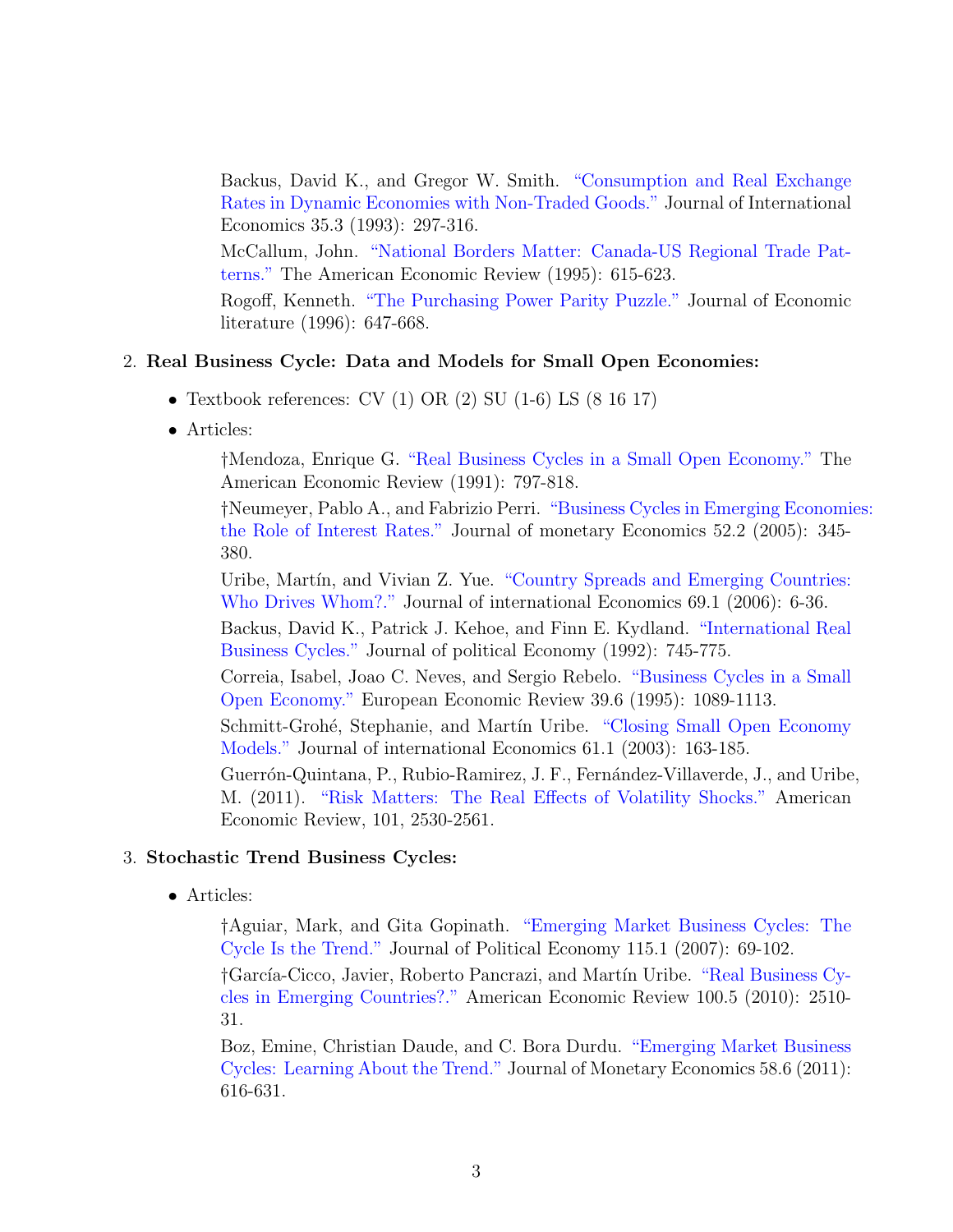Chang, Roberto, and Andrés Fernández. ["On the Sources of Aggregate Fluc](http://onlinelibrary.wiley.com/doi/10.1111/iere.12036/full)[tuations in Emerging Economies."](http://onlinelibrary.wiley.com/doi/10.1111/iere.12036/full) International Economic Review 54.4 (2013): 1265-1293.

#### 4. International Risk Sharing and Co-Movements:

- Textbook references: OR  $(4, 5)$  CV  $(4)$  SU  $(7)$
- Articles:

†Heathcote, Jonathan, and Fabrizio Perri. ["The International Diversification](http://www.jstor.org/discover/10.1086/674143?uid=3739936&uid=2&uid=4&uid=3739256&sid=21104574581003) [Puzzle is not as Bad as you Think."](http://www.jstor.org/discover/10.1086/674143?uid=3739936&uid=2&uid=4&uid=3739256&sid=21104574581003) Journal of Political Economy 121.6 (2013): 1108-1159.

†Sebnem Kalemli-Ozcan, Elias Papaioannou, and José-Luis Peydró. ["Finan](http://onlinelibrary.wiley.com/doi/10.1111/jofi.12025/abstract?deniedAccessCustomisedMessage=&userIsAuthenticated=false)[cial Regulation, Financial Globalization, and the Synchronization of Economic](http://onlinelibrary.wiley.com/doi/10.1111/jofi.12025/abstract?deniedAccessCustomisedMessage=&userIsAuthenticated=false) [Activity."](http://onlinelibrary.wiley.com/doi/10.1111/jofi.12025/abstract?deniedAccessCustomisedMessage=&userIsAuthenticated=false) The Journal of Finance 68.3 (2013): 1179-1228.

Cole, Harold L., and Maurice Obstfeld. ["Commodity Trade and International](http://www.sciencedirect.com/science/article/pii/030439329190023H) [Risk Sharing: How Much do Financial Markets Matter?."](http://www.sciencedirect.com/science/article/pii/030439329190023H) Journal of Monetary Economics 28.1 (1991): 3-24.

#### 5. Financial Crises and Macroprudential Regulation:

- Textbook references: CV (2 16 17) SU (10)
- Articles:

†Mendoza, Enrique G. ["Sudden Stops, Financial Crises, and Leverage."](http://umd.library.ingentaconnect.com/content/aea/aer/2010/00000100/00000005/art00001) The American Economic Review 100.5 (2010): 1941-1966.

†Bianchi, Javier, and Enrique G. Mendoza. ["Optimal Time-Consistent Macro](http://www.sas.upenn.edu/~egme/wp/w19704.pdf)[prudential Policy."](http://www.sas.upenn.edu/~egme/wp/w19704.pdf) No. w19704. National Bureau of Economic Research, 2013.

†Lorenzoni, Guido ["International Financial Crises."](http://faculty.wcas.northwestern.edu/~glo682/research.htm) Handbook of international Economics 4 (2013), 647-87

Caballero, Ricardo J. and Krishnamurthy, Arvind ["International and Domes](http://www.sciencedirect.com/science/article/pii/S0304393201000848)[tic Collateral Constraints in a Model of Emerging Market Crises."](http://www.sciencedirect.com/science/article/pii/S0304393201000848) Journal of Monetary Economics 48.3 (2001):513-548

Chang, R and. A. Velasco ["A Model of Financial Crises in Emerging Markets"](http://www.jstor.org/stable/2696471?seq=1#page_scan_tab_contents) Quarterly Journal of Economics 116.2 (2001): 489-517.

Bianchi, Javier. ["Overborrowing and Systemic Externalities in the Business](http://www.jstor.org/stable/41408743) [Cycle."](http://www.jstor.org/stable/41408743) The American Economic Review (2011): 3400-3426.

#### 6. Sovereign Risk, Default, and Spreads:

- Textbook references: GHR  $(11)$
- Articles:

†Arellano, Cristina. ["Default Risk and Income Fluctuations in Emerging Economies."](http://www.jstor.org/stable/29730092) The American Economic Review (2008): 690-712.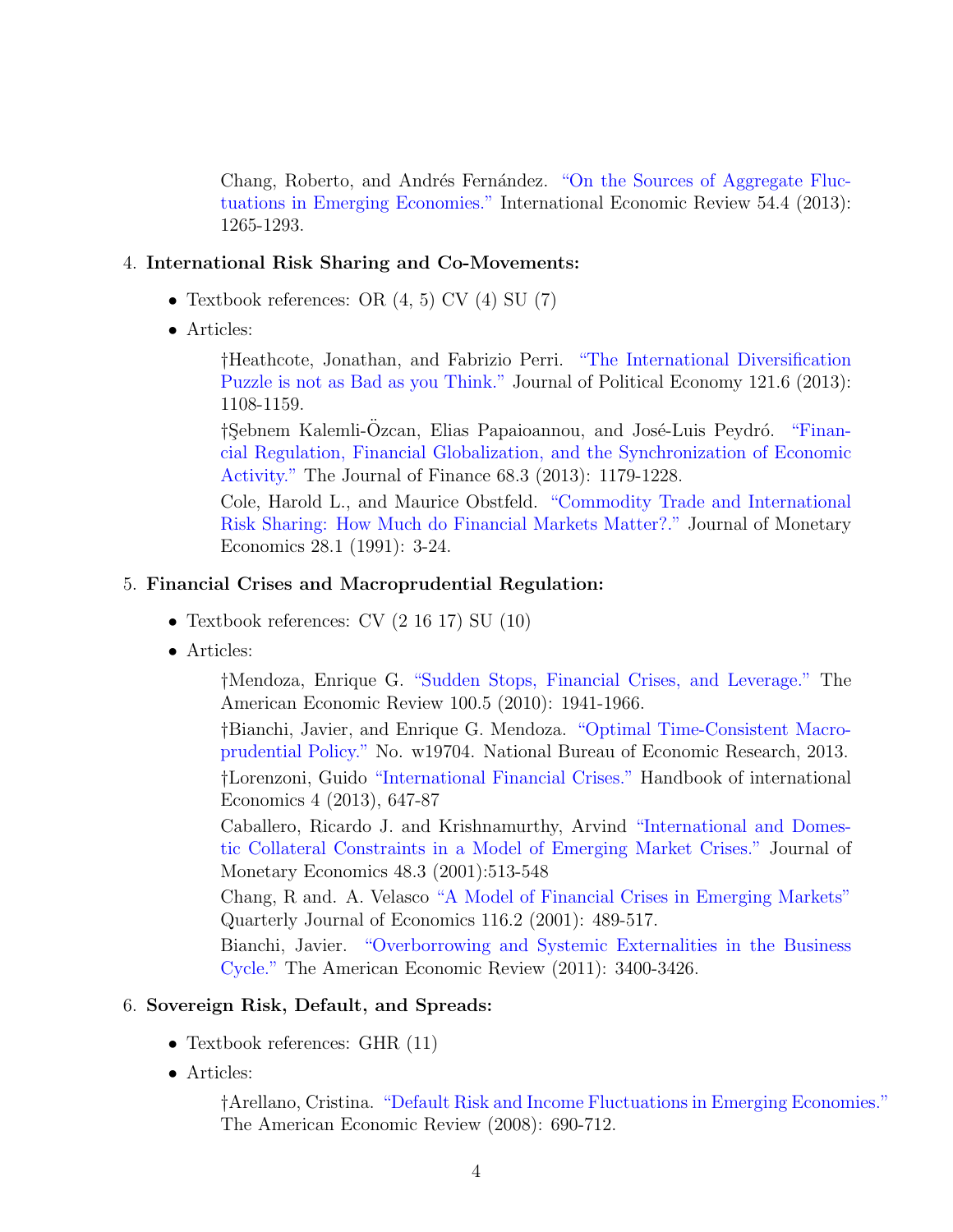†Aguiar, Mark and Manuel Amador. ["Sovereign Debt."](https://dl.dropboxusercontent.com/u/114375/Website/sovereign_debt_handbook.pdf) Handbook of International Economics Vol 4. North-Holland. (2014): 647-87

Eaton, J., and M. Gerkovitz. [Debt with Potential Repudiation: Theoretical and](http://www.jstor.org/stable/2296886?seq=1#page_scan_tab_contents) [Empirical Analysis,](http://www.jstor.org/stable/2296886?seq=1#page_scan_tab_contents) Review of Economic Studies, 48 (1981), 289-309.

Cole, Harold L., and Timothy J. Kehoe. ["A Self-Fulfilling Model of Mexico's](http://www.sciencedirect.com/science/article/pii/S0022199696014390) [1994-1995 Debt Crisis."](http://www.sciencedirect.com/science/article/pii/S0022199696014390) Journal of international Economics 41.3 (1996): 309- 330.

Cole, Harold L., and Timothy J. Kehoe. ["Self-Fulfilling Debt Crises."](http://www.jstor.org/stable/2567030?seq=1#page_scan_tab_contents) The Review of Economic Studies Vol. 67, No. 1 (Jan., 2000), pp. 91-116

Chatterjee, Satyajit, and Burcu Eyigungor. ["Maturity, Indebtedness, and De](http://www.aeaweb.org/articles.php?doi=10.1257/aer.102.6.2674)[fault Risk."](http://www.aeaweb.org/articles.php?doi=10.1257/aer.102.6.2674) American Economic Review 102.6 (2012): 2674-99.

Mendoza, Enrique G., and Vivian Z. Yue. ["A General Equilibrium Model of](http://qje.oxfordjournals.org/content/127/2/889.full.pdf+html) [Sovereign Default and Business Cycles."](http://qje.oxfordjournals.org/content/127/2/889.full.pdf+html) The Quarterly Journal of Economics 127 (2012): 889-946.

Bocola, Luigi. ["The Pass-Through of Sovereign Risk."](https://80b8ebe7-a-62cb3a1a-s-sites.googlegroups.com/site/luigibocola/home/documents-1/sovereignrisk_passthrough.pdf?attachauth=ANoY7crn_12i7QgMYLW_z3XqdAVKRNtggKBY2PcJKpFK2nhhcq5CIX6Du7LQbhwxV2Y6e8rk2TlOFdak2y5CpWi_oLqScp6vqNy4g0Hmz95bez4C-Is-d6Z9w9lziBUZycbMtdG-YsY9E0G-n37q5IKBrFNOpDqe7xjJuxIznN-27-ARauJH59MNYSt9zpUW7nrn8NF-Aj2H9aPTeZhBNzJEbiKzmPzt4GPBEpF_JrGqhj69zicMntYMaBPzbbgxcfRarHD1i7Td&attredirects=0) Journal of Political Economy (forthcoming).

Hatchondo, Juan Carlos, Leonardo Martinez, and Cesar Sosa Padilla. ["Debt](https://www.economics.mcmaster.ca/documents/department-working-papers/2014-06.pdf) [dilution and sovereign default risk."](https://www.economics.mcmaster.ca/documents/department-working-papers/2014-06.pdf) Journal of Political Economy (forthcoming).

#### 7. Long-run Consequences of Financial Crises

• Articles:

†Cerra, Valerie, and Sweta Chaman Saxena. ["Growth Dynamics: The Myth of](http://umd.library.ingentaconnect.com/content/aea/aer/2008/00000098/00000001/art00017) [Economic Recovery."](http://umd.library.ingentaconnect.com/content/aea/aer/2008/00000098/00000001/art00017) The American Economic Review 98.1 (2008): 439-457.

†Reinhart, Carmen M., and Kenneth S. Rogoff. ["Recovery from Financial Crises:](http://umd.library.ingentaconnect.com/content/aea/aer/2014/00000104/00000005/art00007) [Evidence from 100 Episodes."](http://umd.library.ingentaconnect.com/content/aea/aer/2014/00000104/00000005/art00007) The American Economic Review 104.5 (2014): 50-55.

†Ates, Sînâ T., and Felipe E. Saffie ["Fewer but Better: Sudden Stops, Firm](https://sites.google.com/site/fesaffie/research) [Entry, and Financial Selection."](https://sites.google.com/site/fesaffie/research) (2013).

Queraltó, Albert. ["A Model of Slow Recoveries from Financial Crises".](https://sites.google.com/site/albertqueralto/home/research---albert-queralto) Board of Governors Working Paper, 2013.

Gornemann, N. M. Sovereign Default, ["Private Investment and Economic Growth."](https://editorialexpress.com/cgi-bin/conference/download.cgi?db_name=NASM2014&paper_id=878) mimeo. University of Pennsylvania, 2013.

Guerrón-Quintana, Pablo, and Ryo Jinnai. ["Liquidity, Trends and the Great Re](http://www4.ncsu.edu/~njtraum/seminar/LiquidityGreatRecession.pdf)[cession."](http://www4.ncsu.edu/~njtraum/seminar/LiquidityGreatRecession.pdf) Tokyo Center for Economic Research (TCER) Paper No. E-66 (2014).

#### 8. Capital Flows and Global Imbalances:

- Textbook references: GHR  $(10)$
- Articles: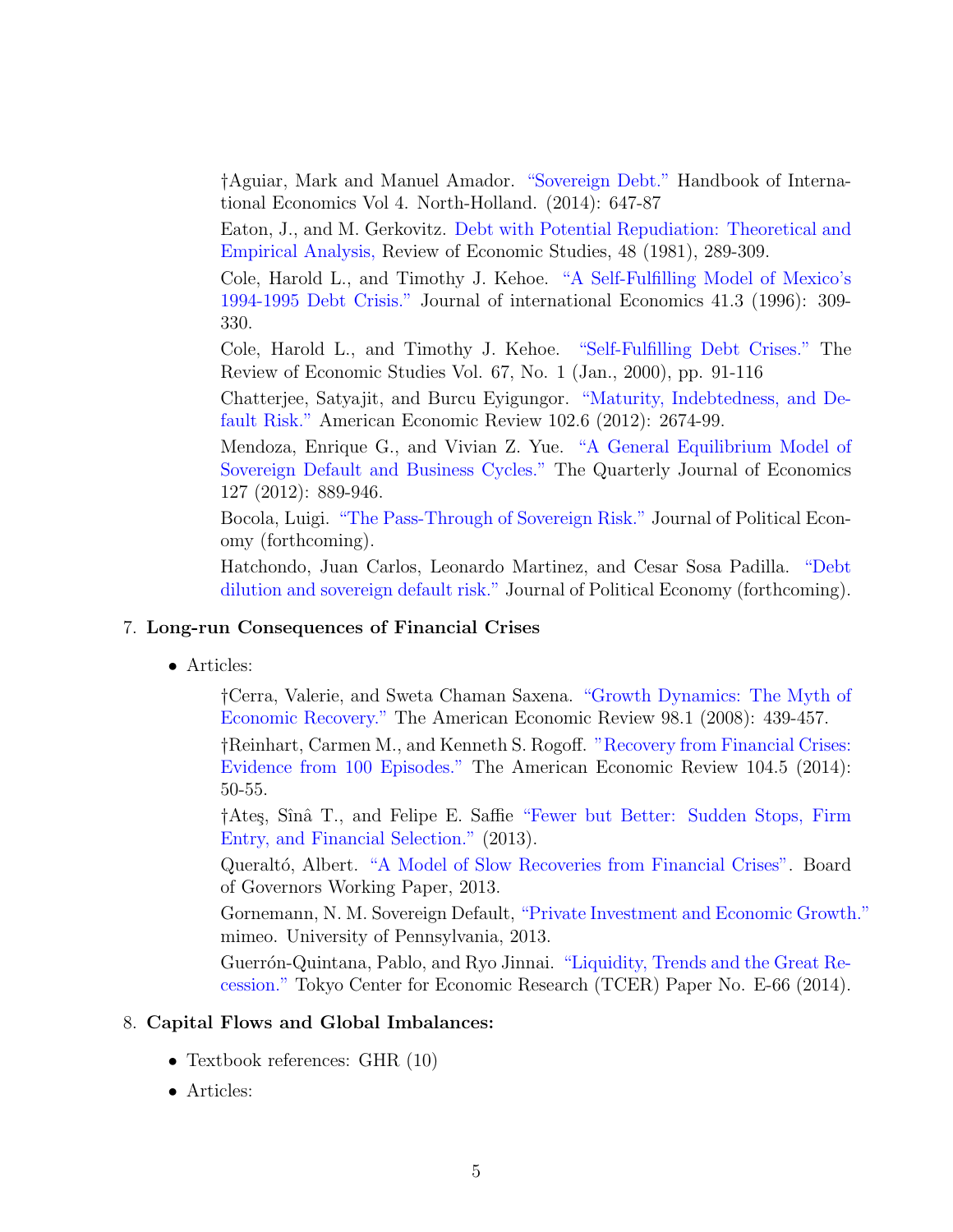†Caballero, Ricardo J., Emmanuel Farhi, and Pierre-Olivier Gourinchas. ["An](http://www.jstor.org/stable/29729975) [Equilibrium Model of "Global Imbalances" and Low Interest Rates."](http://www.jstor.org/stable/29729975) The American Economic Review (2008): 358-393.

†Mendoza, Enrique G., Vincenzo Quadrini, and José-Víctor Ríos-Rull. ["Finan](http://www.sas.upenn.edu/~egme/pp/JPEreprint.pdf)[cial Integration, Financial Development, and Global Imbalances."](http://www.sas.upenn.edu/~egme/pp/JPEreprint.pdf) Journal of Political Economy 117.3 (2009).

#### 9. Exchange Rate Determination and Open Economy Monetary Policy

- Textbook references: GHR (8) CV (8-11) SU (8 9)
- Articles:

†Chari, Varadarajan V., Patrick J. Kehoe, and Ellen R. McGrattan. ["Can](http://restud.oxfordjournals.org/content/69/3/533.short) [Sticky Price Models Generate Volatile and Persistent Real Exchange Rates?."](http://restud.oxfordjournals.org/content/69/3/533.short) The Review of Economic Studies 69.3 (2002): 533-563.

†Gali, Jordi, and Tommaso Monacelli. ["Monetary Policy and Exchange Rate](http://restud.oxfordjournals.org/content/72/3/707.short) [Volatility in a Small Open Economy."](http://restud.oxfordjournals.org/content/72/3/707.short) The Review of Economic Studies 72.3 (2005): 707-734.

Clarida, Richard H. ["Reflections on Monetary Policy in the Open Economy."](http://www.nber.org/chapters/c8235.pdf) NBER International Seminar on Macroeconomics 2008. University of Chicago Press, 2009.

Corsetti, Giancarlo, Luca Dedola, and Sylvain Leduc. ["Optimal Monetary Pol](http://cadmus.eui.eu/bitstream/handle/1814/14555/ECO_2010_35.pdf?sequence=1)[icy in Open Economies."](http://cadmus.eui.eu/bitstream/handle/1814/14555/ECO_2010_35.pdf?sequence=1) (2010).

### <span id="page-5-0"></span>6 Homeworks

- Homeworks must be handled in groups of two.
- You must write them in Latex.
- They have to be sent to my email before the due date, no late work will be admitted. Beside the write-up you need to submit data and codes when applicable.
- Every member of the group has to be prepared to defend their answers in case of discussing the homework.
- Grading is relative to the best group.
- These are the due dates:
	- 1. First Homework: September  $18^{th}$  at 4:00 pm.
	- 2. Second Homework: October  $23^{rd}$  at 4:00 pm.
	- 3. Third Homework: December  $14^{th}$  at 4:00 pm.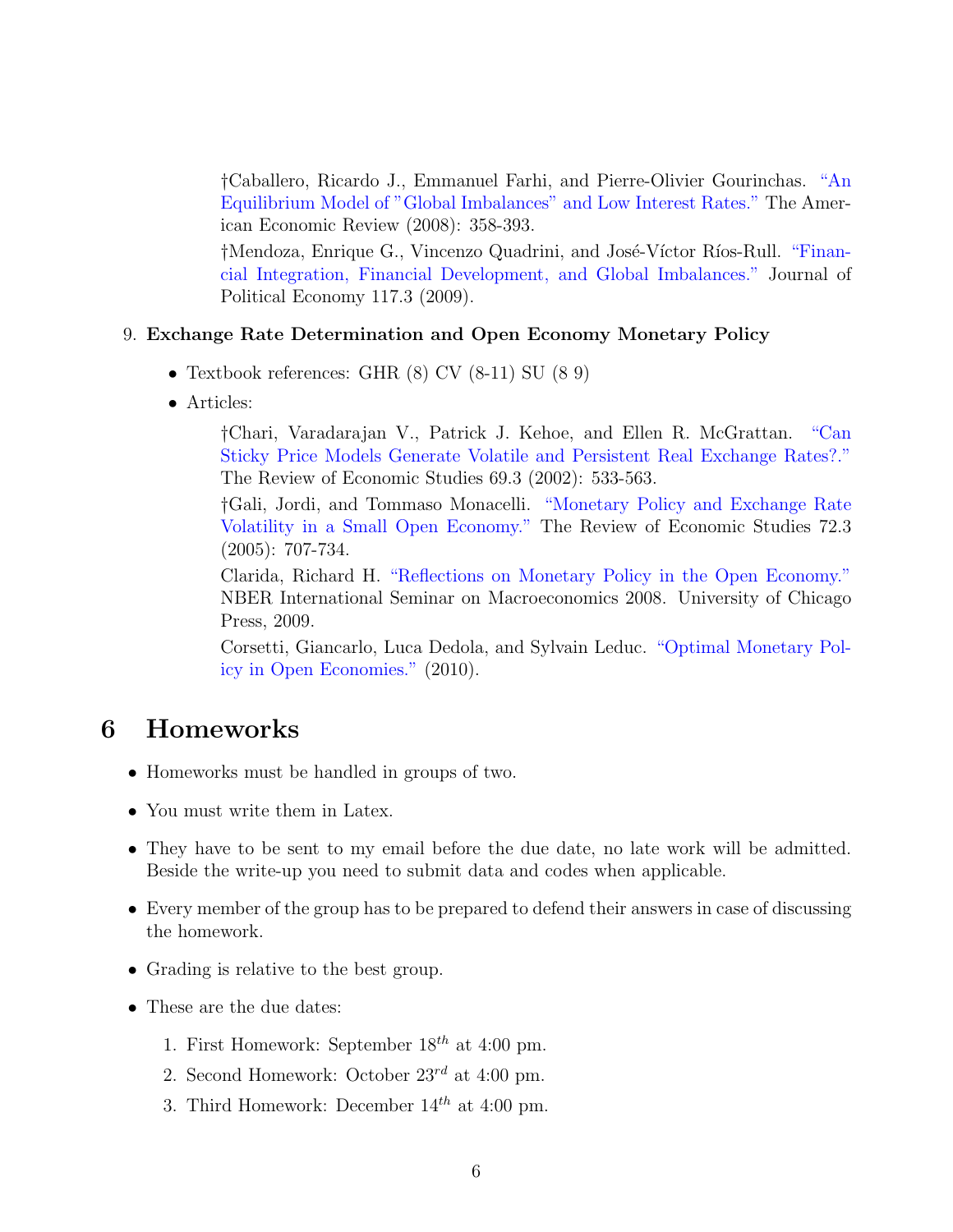## <span id="page-6-1"></span>7 Topic Report

- The report **must** be written using Latex. When analyzing your topic you should think mostly from an International Finance perspective.
- I expect you to read and work continuously during the year but the report must be emailed to me and every student before December  $1^{st}$ .
- Topics will be presented in class on December  $3^{rd}$  and  $8^{th}$ . Students should read each other reports because the second midterm will partially draw from these.
- Pick one concept from the following list: Over-borrowing and Sudden Stops, Debt Dilution-Debt Maturity and Rollover Risk, Business Cycle Synchronization, Exorbitant Privilege, Global Imbalances, Currency Unions, Contagion, Self-Fulfilling Crises, Reserve Accumulation, Dilemma or Trilemma?, Macro-Prudential Policy and Capital Controls, The Carry-Trade Puzzle, Flight to Quality, Balance Sheet Channel.

In general, you should accomplish the following in your report:

- Explain clearly the concept.
- Use formality (equations, toy model,...) and data whenever it is possible.
- Discuss classical papers and current working papers on the topic.
- Conjecture where this literature is going or what might be explored further in the topic.

### <span id="page-6-0"></span>8 In Class Presentation

- You should make your own slides using Beamer.
- You need to be smooth when presenting, no notes allowed.
- You should be comfortable enough with the paper so that you can answer questions from the audience.
- There will be two presentations per class on the following dates: November  $19^{th}$ , November  $24<sup>th</sup>$ , and December 1<sup>st</sup>. The second midterm will draw partially from presentations.

The following is a list of acceptable papers for presentation. Note that the links provided are just a reference, you should find the latest version.

1. Bianchi, Javier, Juan Carlos Hatchondo, and Leonardo Martinez. [International reserves](https://2d0c06fd6a71a2b7aefc89e331fc4cbffd73dffa.googledrive.com/host/0B28k8Kom2VDBUkVhb3gwMk1uMEU/Reserves.pdf) [and rollover risk.](https://2d0c06fd6a71a2b7aefc89e331fc4cbffd73dffa.googledrive.com/host/0B28k8Kom2VDBUkVhb3gwMk1uMEU/Reserves.pdf) No. w18628. National Bureau of Economic Research, 2012.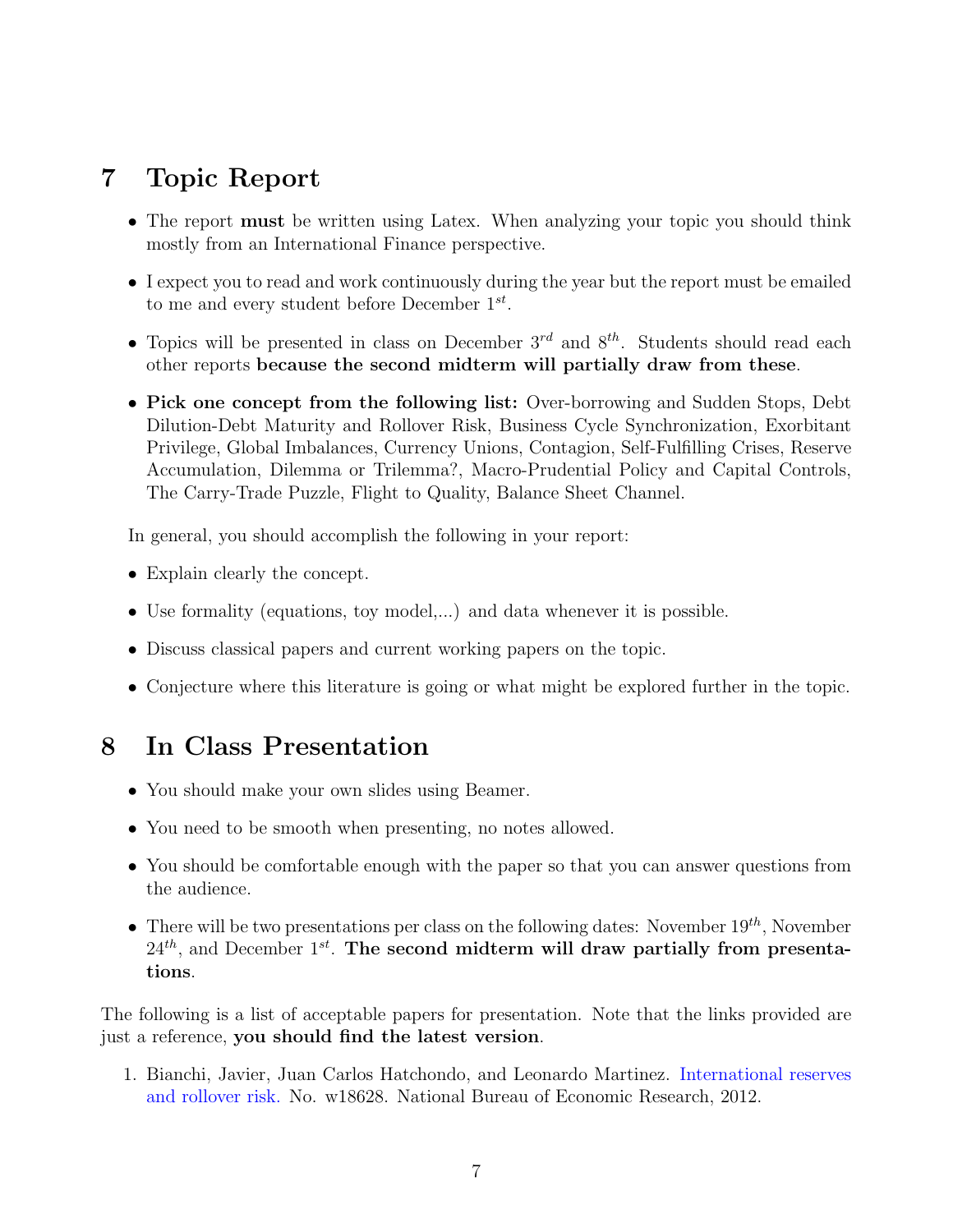- 2. Chatterjee, Satyajit, and Burcu Eyigungor. [A Seniority Arrangement for Sovereign Debt.](http://papers.ssrn.com/sol3/papers.cfm?abstract_id=2560337) 2015.
- 3. Kehoe, Patrick, Alessandro Dovis, and Varadarajan Chari. [Rethinking Optimal Currency](https://ideas.repec.org/p/red/sed014/826.html) [Areas.](https://ideas.repec.org/p/red/sed014/826.html) 2014.
- 4. Bocola, Luigi, and Alessandro Dovis. [Indeterminacy in Sovereign Debt Markets: an](http://www.alessandrodovis.com/uploads/2/3/1/2/23125624/bocoladovis_v05.pdf) [Empirical Investigation.](http://www.alessandrodovis.com/uploads/2/3/1/2/23125624/bocoladovis_v05.pdf) 2015.
- 5. Hassan, Tarek A., Thomas M. Mertens, and Tony Zhang. [Not So Disconnected: Exchange](http://papers.ssrn.com/sol3/papers.cfm?abstract_id=2611846) [Rates and the Capital Stock.](http://papers.ssrn.com/sol3/papers.cfm?abstract_id=2611846) 2015.
- 6. Aguiar, Mark, et al. [Coordination and Crisis in Monetary Unions.](http://scholar.princeton.edu/sites/default/files/monetary_union_submit_0.pdf) No. w20277. National Bureau of Economic Research, 2014.
- 7. Aguiar, Mark, and Manuel Amador. [Take the short route: How to Repay and Restructure](http://scholar.princeton.edu/sites/default/files/maturity_draft_v8_0.pdf) [Sovereign Debt with Multiple Maturities.](http://scholar.princeton.edu/sites/default/files/maturity_draft_v8_0.pdf) No. w19717. National Bureau of Economic Research, 2013.
- 8. Farhi, Emmanuel, and Xavier Gabaix. [Rare Disasters and Exchange Rates.](http://scholar.harvard.edu/files/farhi/files/rare_disasters_and_exchange_rates_june_2015.pdf) 2015
- 9. Maggiori, Matteo. [Financial Intermediation, International Risk Sharing, and Reserve](http://scholar.harvard.edu/maggiori/publications/financial-intermediation-international-risk-sharing-and-reserve-currencies) [Currencies,](http://scholar.harvard.edu/maggiori/publications/financial-intermediation-international-risk-sharing-and-reserve-currencies) 2013.
- 10. Schreger, Jesse, and Wenxin Du. [Sovereign Risk, Currency Risk, and Corporate Balance](http://scholar.harvard.edu/schreger/publications/sovereign-risk-currency-risk-and-corporate-balance-sheets-job-market-paper-be) [Sheets,](http://scholar.harvard.edu/schreger/publications/sovereign-risk-currency-risk-and-corporate-balance-sheets-job-market-paper-be) 2015.
- 11. Fostel, Ana, John Geanakoplos, and Gregory Phelan. [Global Collateral: How Financial](http://conference.nber.org/confer/2015/SI2015/IFM/Phelan_Fostel_Geanakoplos.pdf) [Innovation Drives Capital Flows and Increases Financial Instability.](http://conference.nber.org/confer/2015/SI2015/IFM/Phelan_Fostel_Geanakoplos.pdf) 2015.
- 12. Quadrini, Vincenzo. [The growth of emerging economies and global macroeconomic sta](http://conference.nber.org/confer/2015/SI2015/IFM/Quadrini.pdf)[bility.](http://conference.nber.org/confer/2015/SI2015/IFM/Quadrini.pdf) 2015
- 13. Devereux, Michael B., and Changhua Yu. [International Financial Integration and Crisis](http://conference.nber.org/confer/2015/SI2015/IFM/Devereux_Yu.pdf) [Contagion.](http://conference.nber.org/confer/2015/SI2015/IFM/Devereux_Yu.pdf) No. w20526. National Bureau of Economic Research, 2014.
- 14. Gu, Grace W. ["A Tale of Two Countries: Sovereign Default, Trade, and Terms of Trade."](https://dl.dropboxusercontent.com/u/88826561/Two_countries_paper_v10.pdf) 2015
- 15. Gopinath, Gita, et al. [Capital Allocation and Productivity in South Europe.](http://scholar.harvard.edu/gopinath/publications/capital-Allocation-And-Productivity-South-Europe) No. w21453. National Bureau of Economic Research, 2015.
- 16. Arezki, Rabah, Valerie A. Ramey, and Liugang Sheng. [News Shocks in Open Economies:](http://econweb.ucsd.edu/~vramey/research/ARS_2015Jan.pdf) [Evidence from Giant Oil Discoveries.](http://econweb.ucsd.edu/~vramey/research/ARS_2015Jan.pdf) No. w20857. National Bureau of Economic Research, 2015.
- 17. Sosa-Padilla, César. [Sovereign Defaults and Banking Crises.](https://drive.google.com/file/d/0B5YNJNoskPtuUnVaaE1pT091ak0/edit) 2015.
- 18. Perez, Diego J. [Sovereign Debt, Domestic Banks and the Provision of Public Liquidity](http://web.stanford.edu/~dperez1/Perez_JMP.pdf) 2014.